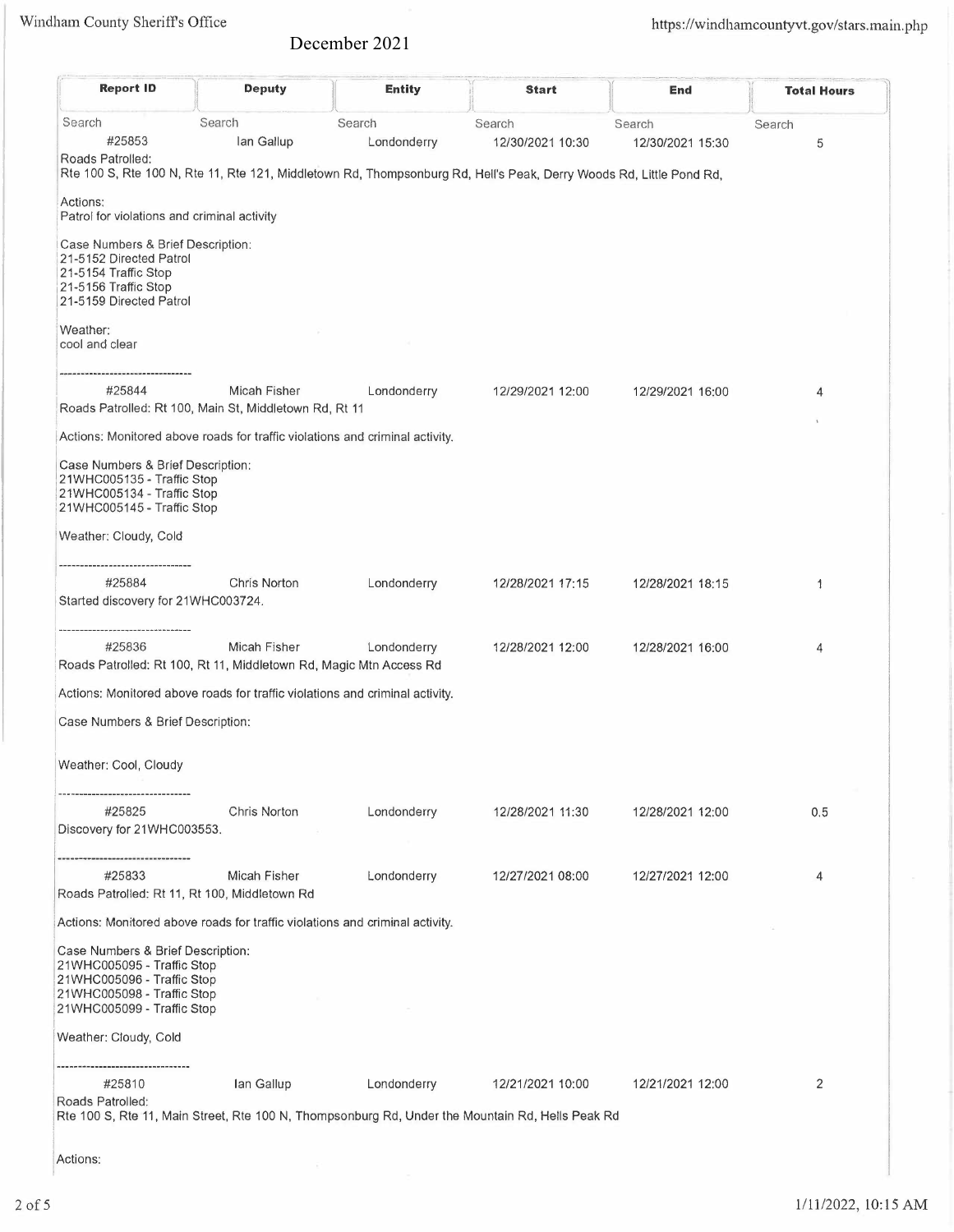| <b>Report ID</b>                                                                                                     | Deputy       | <b>Entity</b> | <b>Start</b>                                                                                                             | End              | <b>Total Hours</b> |
|----------------------------------------------------------------------------------------------------------------------|--------------|---------------|--------------------------------------------------------------------------------------------------------------------------|------------------|--------------------|
| Patrol for violations                                                                                                |              |               |                                                                                                                          |                  |                    |
| Case Numbers & Brief Description:                                                                                    |              |               |                                                                                                                          |                  |                    |
| Weather:<br>Cold and overcast                                                                                        |              |               |                                                                                                                          |                  |                    |
| -----------------------------<br>#25807<br>Roads Patrolled:                                                          | lan Gallup   | Londonderry   | 12/20/2021 07:00                                                                                                         | 12/20/2021 12:00 | 5                  |
| Stowell Hill Rd, Town Office, Landgrove Rd, Little Pond Rd, Middletown Rd, Winhall Hollow Rd.                        |              |               | Rte 11, Rte 100, , Rte 121, Main St, Church St, Thompsonburg RD, Hells Peak, Barker Rd, Under the Mountain Rd, Old       |                  |                    |
| Actions:<br>Patrol for violations                                                                                    |              |               |                                                                                                                          |                  |                    |
| Case Numbers & Brief Description:                                                                                    |              |               |                                                                                                                          |                  |                    |
| Weather:<br>Cold and overcast                                                                                        |              |               |                                                                                                                          |                  |                    |
| <br>#25778                                                                                                           | Chris Norton | Londonderry   | 12/19/2021 14:00                                                                                                         | 12/19/2021 18:30 | 4.5                |
| GHS grant patrol, N Main St/VT 11.<br>----------------------------------                                             |              |               |                                                                                                                          |                  |                    |
| #25774                                                                                                               | lan Gallup   | Londonderry   | 12/17/2021 07:00                                                                                                         | 12/17/2021 13:00 | 6                  |
| Roads Patrolled:                                                                                                     |              |               | Severl roads patrol, However, most time spent at the Flood Brook School with the national threat made on Tik Tok         |                  |                    |
| Actions:                                                                                                             |              |               |                                                                                                                          |                  |                    |
| Case Numbers & Brief Description:<br>21-4989                                                                         |              |               |                                                                                                                          |                  |                    |
| Weather: cold and clear                                                                                              |              |               |                                                                                                                          |                  |                    |
| #25777                                                                                                               | lan Gallup   | Londonderry   | 12/16/2021 11:00                                                                                                         | 12/16/2021 17:00 | 6                  |
| Roads Patrolled:                                                                                                     |              |               | Rte 11, Rte 100, , Rte 121, Main St, Church St, Thompsonburg RD, Hells Peak, Barker Rd, Under the Mountain Rd, Old       |                  |                    |
| Stowell Hill Rd, Town Office, Landgrove Rd, Little Pond Rd, Middletown Rd, Winhall Hollow Rd.                        |              |               |                                                                                                                          |                  |                    |
| Actions:                                                                                                             |              |               |                                                                                                                          |                  |                    |
| Patrol for violation and criminal activity<br>Case Numbers & Brief Description:                                      |              |               |                                                                                                                          |                  |                    |
| 21-4801 Directed Patrol<br>21-4930 Directed Patrol                                                                   |              |               |                                                                                                                          |                  |                    |
| 21-4967 Agency Assist came in as a theft<br>21-4984 Directed Patrol                                                  |              |               |                                                                                                                          |                  |                    |
| 21-4986 Directed Patrol<br>21-4987 Motorist assist came in a accident                                                |              |               |                                                                                                                          |                  |                    |
| Weather: cold and overcast                                                                                           |              |               |                                                                                                                          |                  |                    |
| #25773                                                                                                               | lan Gallup   | Londonderry   | 12/15/2021 11:00                                                                                                         | 12/15/2021 16:30 | 5.5                |
| Roads Patrolled:<br>Town Office, Landgrove Rd, Little Pond Rd, Middletown Rd, Winhall Hollow Rd. Old Stowell Hill Rd |              |               | Rte 11, Rte 100, Main St, Church St, Thompsonburg RD, Hells Peak, Barker Rd, Under the Mountain Rd, Old Stowell Hill Rd, |                  |                    |
| Actions:<br>Patrol for violations and criminal activity                                                              |              |               |                                                                                                                          |                  |                    |
| Case Numbers & Brief Description:                                                                                    |              |               |                                                                                                                          |                  |                    |
| 21-4801 Directed Patrol<br>21-4949 Suspicious                                                                        |              |               |                                                                                                                          |                  |                    |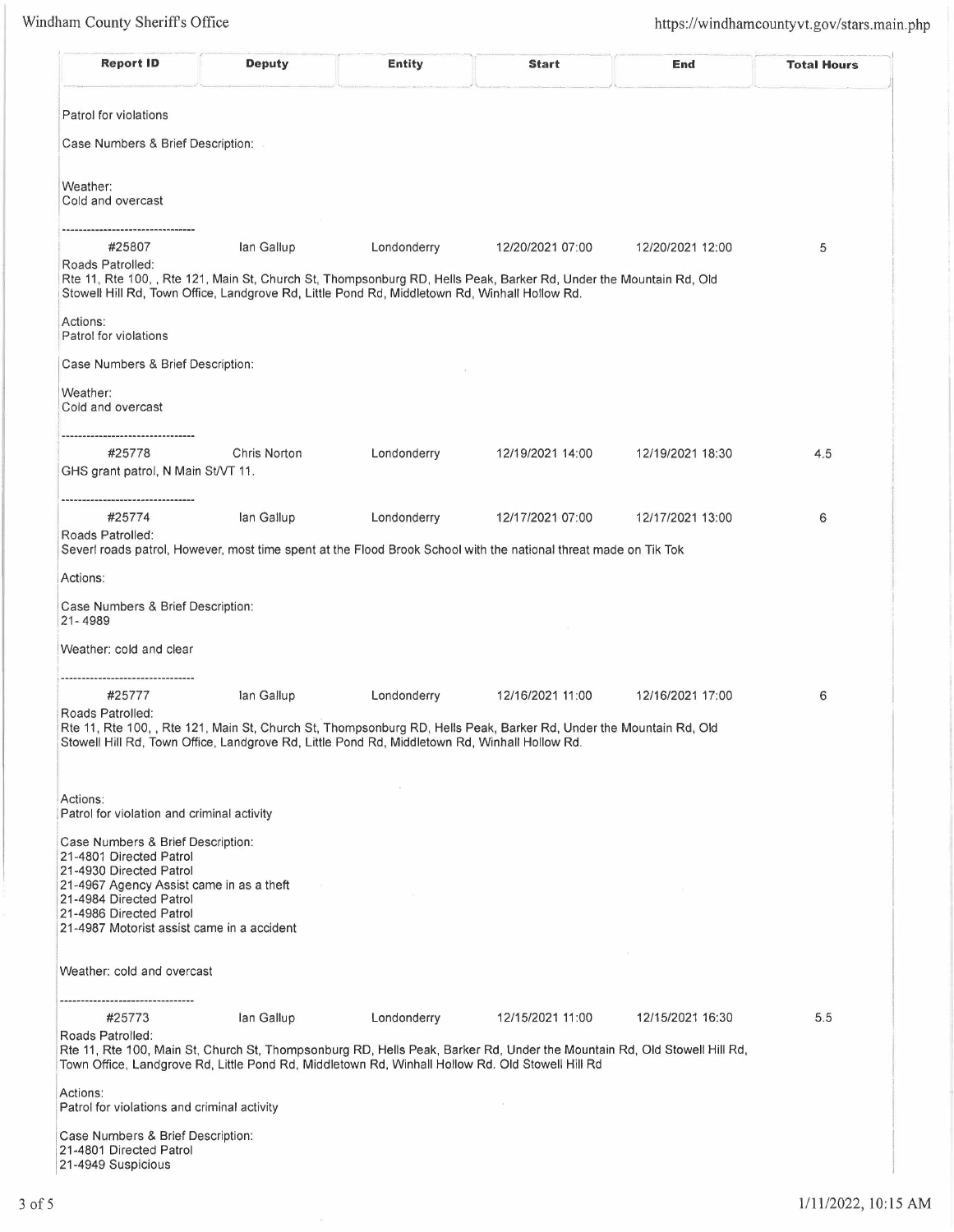;I

| <b>Report ID</b>                                                                                                                                   | <b>Deputy</b>                                                                | <b>Entity</b> | <b>Start</b>                                                                                                                                                                                                                                                      | End              | <b>Total Hours</b> |
|----------------------------------------------------------------------------------------------------------------------------------------------------|------------------------------------------------------------------------------|---------------|-------------------------------------------------------------------------------------------------------------------------------------------------------------------------------------------------------------------------------------------------------------------|------------------|--------------------|
| 21-4950 Directed Patrol<br>21-4930 Follow Up Dispute<br>21-4957 Directed Patrol                                                                    |                                                                              |               |                                                                                                                                                                                                                                                                   |                  |                    |
| Weather: cold an clear                                                                                                                             |                                                                              |               |                                                                                                                                                                                                                                                                   |                  |                    |
| #25769                                                                                                                                             | lan Gallup                                                                   | Londonderry   | 12/13/2021 10:00<br>Roads Patrolled: Rte 11, Rte 100, Main St, Church St, Thompsonburg RD, Hells Peak, Barker Rd, Under the Mountain Rd,<br>Old Stowell Hill Rd, Town Office, Landgrove Rd, Little Pond Rd, Middletown Rd, Winhall Hollow Rd. Old Stowell Hill Rd | 12/13/2021 14:00 | 4                  |
| Actions:<br>Patrol for violations and criminal activity                                                                                            |                                                                              |               |                                                                                                                                                                                                                                                                   |                  |                    |
| Case Numbers & Brief Description:<br>21-4897 motorist assist                                                                                       |                                                                              |               |                                                                                                                                                                                                                                                                   |                  |                    |
| Weather:<br>cool and rain                                                                                                                          |                                                                              |               |                                                                                                                                                                                                                                                                   |                  |                    |
| #25746<br>Roads Patrolled:                                                                                                                         | lan Gallup                                                                   | Londonderry   | 12/10/2021 07:30                                                                                                                                                                                                                                                  | 12/10/2021 13:00 | 5.5                |
| Hollow Rd,                                                                                                                                         |                                                                              |               | Rte 100, Rte 11, Rte 121, Middletown Rd, Thompsonburg Rd, Hells Peak Rd, Under the Mountain Rd, Main St, Winhall                                                                                                                                                  |                  |                    |
| Actions:<br>Patrol for violations and criminal activity                                                                                            |                                                                              |               |                                                                                                                                                                                                                                                                   |                  |                    |
| Case Numbers & Brief Description:<br>21-4885 Directed Patrol<br>21-4884 Directed Patrol<br>21-4808 Parking Problem<br>21-4805 Theft/Citizen Assist |                                                                              |               |                                                                                                                                                                                                                                                                   |                  |                    |
| Weather:<br>Cool and Overcast                                                                                                                      |                                                                              |               |                                                                                                                                                                                                                                                                   |                  |                    |
| <br>#25724                                                                                                                                         | lan Gallup                                                                   | Londonderry   | 12/03/2021 11:00                                                                                                                                                                                                                                                  | 12/03/2021 16:00 | 5                  |
| Roads Patrolled:                                                                                                                                   | Town Office, Landgrove Rd, Little Pond Rd, Middletown Rd, Winhall Hollow Rd. |               | Rte 11, Rte 100, Main St, Church St, Thompsonburg RD, Hells Peak, Barker Rd, Under the Mountain Rd, Old Stowell Hill Rd,                                                                                                                                          |                  |                    |
| Actions:                                                                                                                                           |                                                                              |               |                                                                                                                                                                                                                                                                   |                  |                    |
| Patrol for Traffic violations and criminal activity                                                                                                |                                                                              |               |                                                                                                                                                                                                                                                                   |                  |                    |
| Case Numbers & Brief Description:<br>21-4787 Traffic Stop<br>21-4783 Traffic Stop<br>21-4781 Directed Patrol<br>21-4779 VIN                        |                                                                              |               |                                                                                                                                                                                                                                                                   |                  |                    |
| Weather: Cold and rain                                                                                                                             |                                                                              |               |                                                                                                                                                                                                                                                                   |                  |                    |
| #25726                                                                                                                                             | lan Gallup                                                                   | Londonderry   | 12/02/2021 11:00                                                                                                                                                                                                                                                  | 12/02/2021 16:30 | 5.5                |
| Roads Patrolled:<br>Town Office, Landgrove Rd, Little Pond Rd, Middletown Rd, Winhall Hollow Rd.                                                   |                                                                              |               | Rte 11, Rte 100, Main St, Church St, Thompsonburg RD, Hells Peak, Barker Rd, Under the Mountain Rd, Old Stowell Hill Rd,                                                                                                                                          |                  |                    |
| Actions:<br>Learning area, Traffic violations and Criminal Activity                                                                                |                                                                              |               |                                                                                                                                                                                                                                                                   |                  |                    |
| Case Numbers & Brief Description:                                                                                                                  |                                                                              |               |                                                                                                                                                                                                                                                                   |                  |                    |
| Weather:                                                                                                                                           |                                                                              |               |                                                                                                                                                                                                                                                                   |                  |                    |
|                                                                                                                                                    |                                                                              |               |                                                                                                                                                                                                                                                                   |                  |                    |